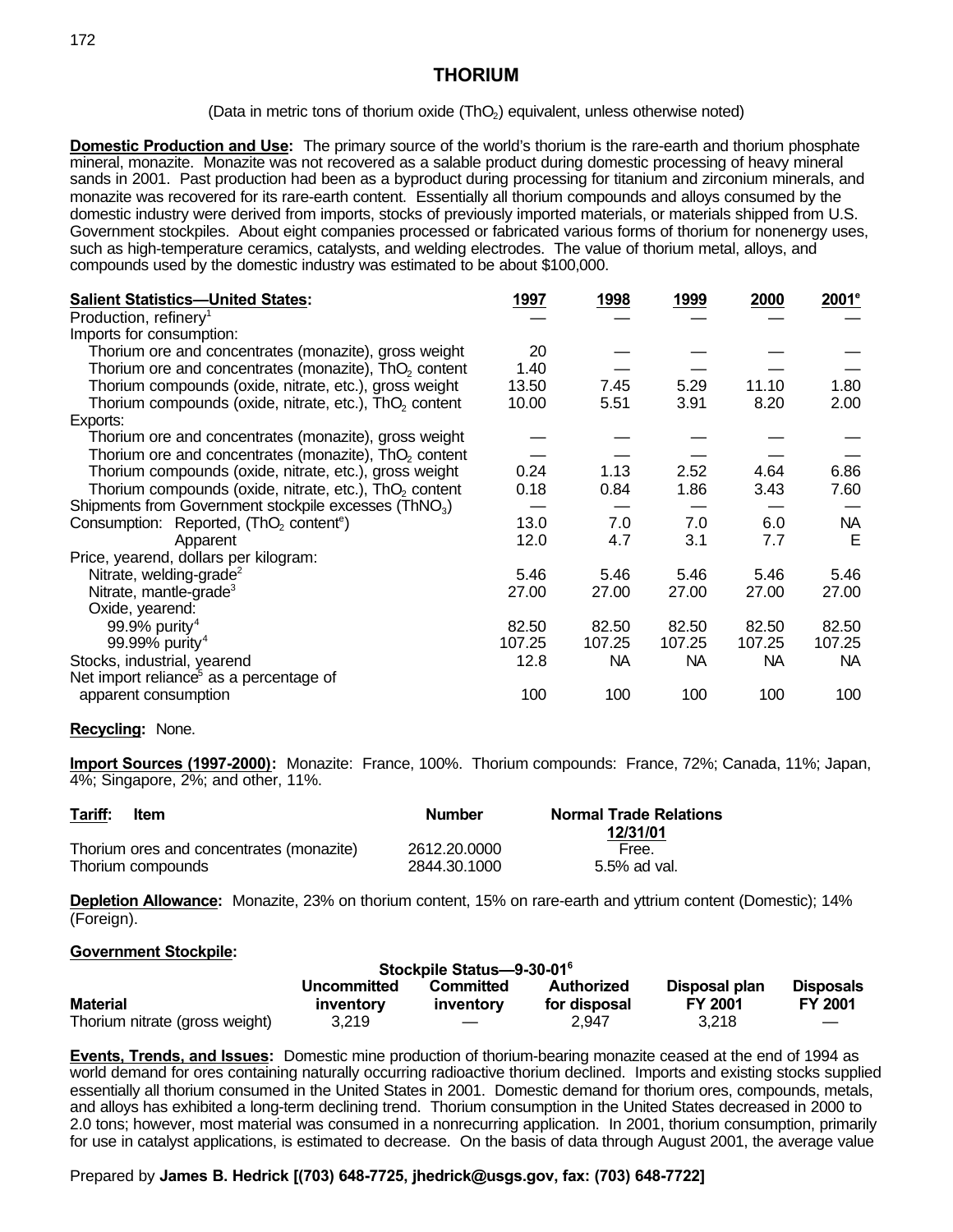(Data in metric tons of thorium oxide (ThO<sub>2</sub>) equivalent, unless otherwise noted)

**Domestic Production and Use:** The primary source of the world's thorium is the rare-earth and thorium phosphate mineral monazite. Monazite was not recovered as a salable product during processing of heavy mineral sands in 2000. Past production had been as a byproduct of titanium and zirconium mineral processing during which monazite was recovered for its rare-earth content. Essentially all thorium compounds and alloys consumed by the domestic industry were derived from imports, stocks of previously imported materials, or materials shipped from U.S. Government stockpiles. About eight companies processed or fabricated various forms of thorium for nonenergy uses, such as high-temperature ceramics, catalysts, and welding electrodes. The value of thorium metal, alloys, and compounds used by the domestic industry was estimated to be about \$420,000.

| <b>Salient Statistics-United States:</b>                              | 1996   | 1997   | 1998      | 1999   | $2000^\circ$ |
|-----------------------------------------------------------------------|--------|--------|-----------|--------|--------------|
| Production, refinery <sup>1</sup>                                     |        |        |           |        |              |
| Imports for consumption:                                              |        |        |           |        |              |
| Thorium ore and concentrates (monazite), gross weight                 | 101    | 20     |           |        |              |
| Thorium ore and concentrates (monazite), ThO <sub>2</sub> content     | 7.07   | 1.40   |           |        |              |
| Thorium compounds (oxide, nitrate, etc.), gross weight                | 26.30  | 13.50  | 7.45      | 5.29   | 15.10        |
| Thorium compounds (oxide, nitrate, etc.), ThO <sub>2</sub> content    | 19.45  | 10.00  | 5.51      | 3.91   | 11.10        |
| Exports:                                                              |        |        |           |        |              |
| Thorium ore and concentrates (monazite), gross weight                 | 2      |        |           |        |              |
| Thorium ore and concentrates (monazite), ThO <sub>2</sub> content     | .14    |        |           |        |              |
| Thorium compounds (oxide, nitrate, etc.), gross weight                | .06    | .24    | 1.13      | 2.52   | 4.04         |
| Thorium compounds (oxide, nitrate, etc.), $ThO2$ content              | .04    | .18    | .84       | .79    | 2.98         |
| Shipments from Government stockpile excesses (ThNO <sub>3</sub> )     |        | .82    |           |        |              |
| Consumption: Reported, (ThO <sub>2</sub> content <sup>e</sup> )       | 4.9    | 13.0   | 7.0       | 7.0    | <b>NA</b>    |
| Apparent                                                              | 26.3   | 12.0   | 4.7       | 3.1    | 8.2          |
| Price, yearend, dollars per kilogram:                                 |        |        |           |        |              |
| Nitrate, welding-grade <sup>2</sup>                                   | 5.46   | 5.46   | 5.46      | 5.46   | 5.46         |
| Nitrate, mantle-grade <sup>3</sup>                                    | 14.32  | 27.00  | 27.00     | 27.00  | 27.00        |
| Oxide, yearend: $99.9\%$ purity <sup>4</sup>                          | 88.50  | 82.50  | 82.50     | 82.50  | 82.50        |
| 99.99% purity <sup>4</sup>                                            | 107.25 | 107.25 | 107.25    | 107.25 | 107.25       |
| Stocks, industrial, yearend                                           | 35.2   | 12.8   | <b>NA</b> | NA.    | <b>NA</b>    |
| Net import reliance <sup>5</sup> as a percent of apparent consumption | NA     | 100    | 100       | 100    | 100          |

## **Recycling:** None.

**Import Sources (1996-99):** Monazite: Australia, 67%; and France, 33%. Thorium compounds: France, 99.4%; and other, 0.6%.

| Tariff: | <b>Item</b>                              | Number       | <b>Normal Trade Relations</b><br>12/31/00 |
|---------|------------------------------------------|--------------|-------------------------------------------|
|         | Thorium ores and concentrates (monazite) | 2612.20.0000 | Free.                                     |
|         | Thorium compounds                        | 2844.30.1000 | 5.5% ad val.                              |

**Depletion Allowance:** Monazite, 22% on thorium content, 14% on rare-earth and yttrium content (Domestic); 14% (Foreign).

### **Government Stockpile:**

| Stockpile Status-9-30-00 <sup>6</sup> |                          |                        |                            |                                 |                                    |
|---------------------------------------|--------------------------|------------------------|----------------------------|---------------------------------|------------------------------------|
| <b>Material</b>                       | Uncommitted<br>inventory | Committed<br>inventory | Authorized<br>for disposal | Disposal plan<br><b>FY 2000</b> | <b>Disposals</b><br><b>FY 2000</b> |
| Thorium nitrate (gross weight)        | 3.218                    |                        | 2.944                      | 2.946                           |                                    |

**Events, Trends, and Issues:** Domestic mine production of thorium-bearing monazite ceased at the end of 1994 as world demand for ores containing naturally occurring radioactive thorium declined. Imports and existing stocks supplied essentially all thorium consumed in the United States in 2000. Domestic demand for thorium ores, compounds, metals, and alloys has exhibited a long-term declining trend. Thorium consumption in the United States remained level in 1999 at 7.0 tons, however, most material was consumed in a nonrecurring application. In 2000, thorium consumption, primarily for use in catalyst applications, is estimated to increase. On the basis of data through July 2000, the average value of imported thorium compounds decreased to \$47.76 per kilogram from the 1999 average of \$53.15 per kilogram (gross weight).

## Prepared by **James B. Hedrick [(703) 648-7725, jhedrick@usgs.gov, fax: (703) 648-7722]**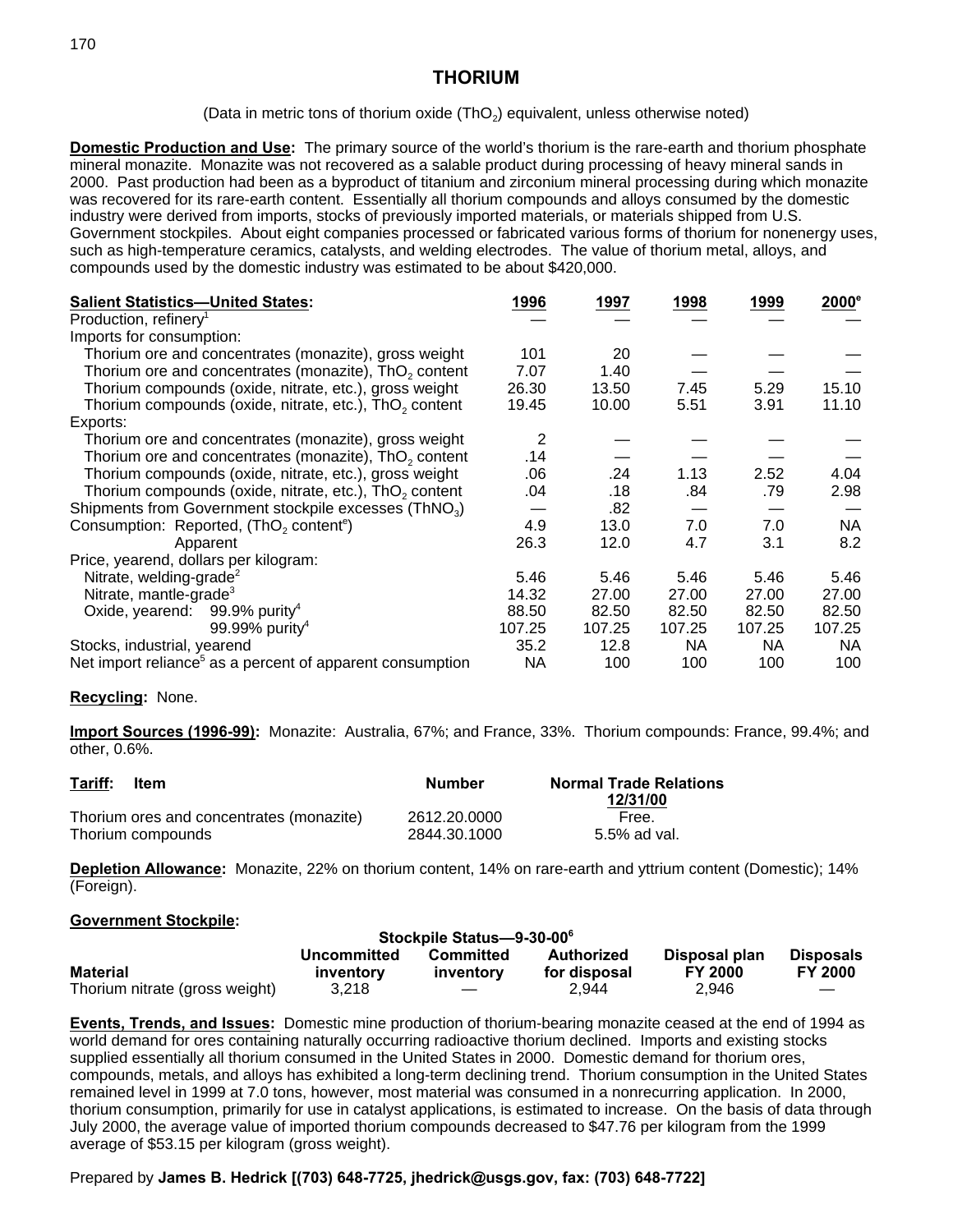A thorium research company announced that it had obtained its fourth and final U.S. patent in February for a thoriumbased nonproliferative seed-and-blanket nuclear facility assembly.<sup>7</sup>

A researcher from the University of Vienna's Institute for Experimental Physics presented a paper on the nonproliferative commercial Radkowsky thorium-fuel concept. The reactor was initially designed to use a seed of enriched uranium-zirconium alloy to initiate the thorium fuel cycle. The thorium-fueled reactor design, however, can also be adapted to "burn" plutonium by using a plutonium-zirconium alloy. The design is adaptable to many existing pressurized water reactors (PWR) or Russian-designed Vodo Vodyanyi Energeticheskiy Reaktor (VVER) reactors with either minor or no changes to the existing designs especially because the thorium fuel installs in the same space as the uranium cores. Conventional uranium fueled reactors produce approximately 50 times more plutonium than those using thorium.<sup>8</sup>

The use of thorium in the United States has decreased significantly since the 1980's when consumption averaged 45 tons per year. Increased costs to monitor and dispose of thorium have caused the domestic processors to switch to thorium-free materials. Real and potential costs related to compliance with State and Federal regulations, proper disposal, and monitoring of thorium's radioactivity have limited its commercial value. Use of thorium has been forecast to decline unless a low-cost disposal process is developed or new technology creates renewed demand.

### **World Refinery Production, Reserves, and Reserve Base:**

|                       | <b>Refinery production</b> |           | <b>Reserves</b> <sup>9</sup> | Reserve base <sup>9</sup> |  |
|-----------------------|----------------------------|-----------|------------------------------|---------------------------|--|
|                       | 1999                       | 2000      |                              |                           |  |
| <b>United States</b>  |                            |           | 160,000                      | 300,000                   |  |
| Australia             |                            |           | 300,000                      | 340,000                   |  |
| <b>Brazil</b>         | <b>NA</b>                  | ΝA        | 16.000                       | 18,000                    |  |
| Canada                | ΝA                         | ΝA        | 100,000                      | 100,000                   |  |
| India                 | ΝA                         | ΝA        | 290,000                      | 300,000                   |  |
| Malaysia              |                            |           | 4,500                        | 4,500                     |  |
| Norway                |                            |           | 170,000                      | 180,000                   |  |
| South Africa          | ΝA                         | <b>NA</b> | 35,000                       | 39,000                    |  |
| Other countries       | <u>NA</u>                  | <u>NA</u> | 90,000                       | 100,000                   |  |
| World total (rounded) | ΝA                         | <b>NA</b> | 1,200,000                    | 1.400.000                 |  |

Reserves and reserve base are contained primarily in monazite. Without demand for the rare earths, monazite would probably not be recovered for its thorium content. Other ore minerals with higher thorium contents, such as thorite, would be more likely sources if demand significantly increased. No new demand that could not be met from existing stockpiles is expected. Reserves exist primarily in recent and ancient placer deposits. Lesser quantities of thoriumbearing monazite reserves occur in vein deposits and carbonatites.

**World Resources:** Thorium resources occur in provinces similar to those of reserves. The largest share are contained in placer deposits. Resources of more than 500,000 tons are contained in placer, vein, and carbonatite deposits. Disseminated deposits in various other alkaline igneous rocks contain additional resources of more than 2 million tons. Large thorium resources are found in Australia, Brazil, Canada, Greenland, India, South Africa, and the United States.

**Substitutes:** Nonradioactive substitutes have been developed for many applications for thorium. Yttrium compounds have replaced thorium compounds in incandescent lamp mantles. A magnesium alloy containing lanthanides, zirconium, and yttrium can substitute for magnesium-thorium alloys in aerospace applications.

<sup>e</sup>Estimated. NA Not available.

- <sup>1</sup>All domestically consumed thorium was derived from imported materials.
- <sup>2</sup>U.S. Department of Defense, Defense Logistics Agency. Based on sales from the National Defense Stockpile.

 ${}^{3}$ Rhodia Canada, Inc., f.o.b. port of entry, duty paid, ThO $_{2}$  basis.

<sup>4</sup>Rhodia Rare Earths, Inc., 1 to 950 kilogram quantities, f.o.b. port of entry, duty paid.

<sup>7</sup>Radkowsky Thorium Power Corporation news release, 2000, RTPC's fourth and final patent issued for non-proliferative seed-and-blanket fuel assembly. RTPC news, Washington, DC, February 15, 1 p.

<sup>8</sup>Higatsberger, Michael, 1999, The non-proliferative commercial Radkowsky thorium fuel concept: International Atomic Energy Agency Technical Committee on "Utilisation Options in Emerging Nuclear Energy Systems," Vienna, November 15-17, 28 p.

<sup>5</sup>Defined as imports - exports + adjustments for Government and industry stock changes.

<sup>&</sup>lt;sup>6</sup>See Appendix B for definitions.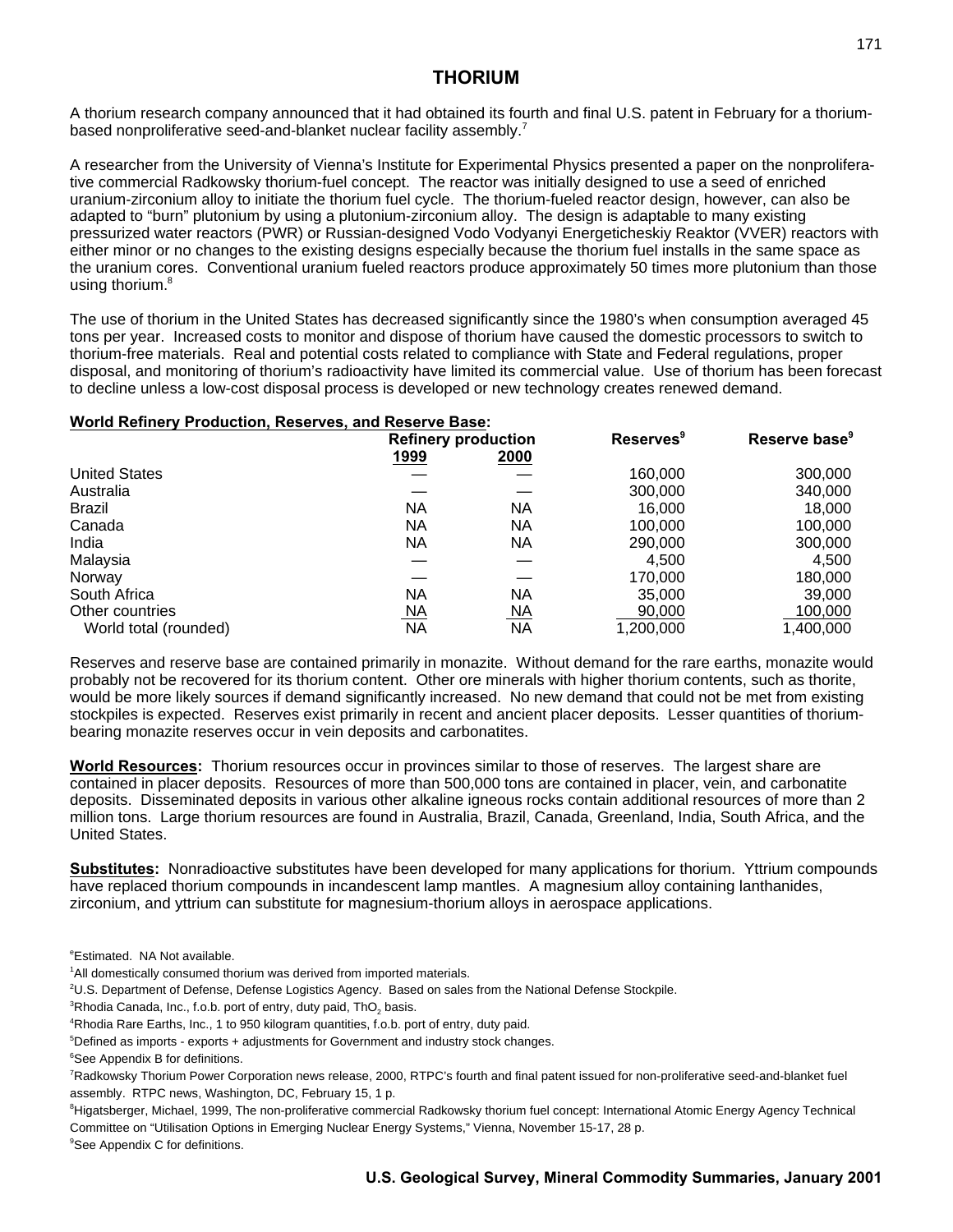of imported thorium compounds decreased to \$36.58 per kilogram from the 2000 average of \$47.76 per kilogram (gross weight). A researcher at Los Alamos National Laboratory announced it had derived the first estimates of thorium abundances from the Lunar Prospector mission to Earth's moon. The elemental distribution maps from the Lunar Prospector mission provide twice the resolution of previous missions. Thorium is an important element in modeling lunar evolution because it is a constituent of the mixture potassium-rare earth elements-phosphorous and known to geologists by its acronym, KREEP. KREEP is the last material to solidify from a geologic melt and are evidence of the original material beneath the moon's crust. The existence of KREEP on the moon's surface is indicative of a lunar volcanic event or strong meteor impact that penetrated the crust.<sup>7</sup>

A company in the United States announced that it had developed all-oxide thorium fuel seed, which is reportedly standard for domestic nuclear reactors. Previous thorium fuel seeds had been metallic. In addition the company's fuel technology group developed an 18-month thorium fuel cycle, an increase from the previous 12-month cycle.<sup>8</sup>

The use of thorium in the United States has decreased significantly since the 1980s, when consumption averaged 45 tons per year. Increased costs to monitor and dispose of thorium have caused the domestic processors to switch to thorium-free materials. Real and potential costs related to compliance with State and Federal regulations, proper disposal, and monitoring of thorium's radioactivity have limited its commercial value. It is forecast that thorium's use will continue to decline unless a low-cost disposal process is developed or new technology creates renewed demand.

## **World Refinery Production, Reserves, and Reserve Base: 9**

|                       | <b>Refinery production</b> |              | Reserves <sup>10</sup> | Reserve base <sup>10</sup> |
|-----------------------|----------------------------|--------------|------------------------|----------------------------|
|                       | 2000                       | <u> 2001</u> |                        |                            |
| <b>United States</b>  |                            |              | 160,000                | 300,000                    |
| Australia             |                            |              | 300,000                | 340,000                    |
| <b>Brazil</b>         | NA                         | NΑ           | 16,000                 | 18,000                     |
| Canada                | NA                         | NΑ           | 100,000                | 100,000                    |
| India                 | NA                         | <b>NA</b>    | 290,000                | 300,000                    |
| Malaysia              |                            |              | 4,500                  | 4,500                      |
| Norway                |                            |              | 170.000                | 180,000                    |
| South Africa          |                            |              | 35,000                 | 39,000                     |
| Other countries       | <u>NA</u>                  | <u>NA</u>    | 90,000                 | 100,000                    |
| World total (rounded) | <b>NA</b>                  | <b>NA</b>    | 1,200,000              | 1,400,000                  |

Reserves and reserve base are contained primarily in the rare-earth ore mineral, monazite. Without demand for the rare earths, monazite would probably not be recovered for its thorium content. Other ore minerals with higher thorium contents, such as thorite, would be more likely sources if demand significantly increased. No new demand, however, is expected. Reserves exist primarily in recent and ancient placer deposits. Lesser quantities of thorium-bearing monazite reserves occur in vein deposits and carbonatites.

**World Resources:** Thorium resources occur in provinces similar to those of reserves. The largest share are contained in placer deposits. Resources of more than 500,000 tons are contained in placer, vein, and carbonatite deposits. Disseminated deposits in various other alkaline igneous rocks contain additional resources of more than 2 million tons. Large thorium resources are found in Australia, Brazil, Canada, Greenland, India, South Africa, and the United States.

**Substitutes:** Nonradioactive substitutes have been developed for many applications for thorium. Yttrium compounds have replaced thorium compounds in incandescent lamp mantles. A magnesium alloy containing lanthanides, zirconium, and yttrium can substitute for magnesium-thorium alloys in aerospace applications.

<sup>e</sup>Estimated. E Net exporter. NA Not available. — Zero.

<sup>1</sup>All domestically consumed thorium was derived from imported materials.

<sup>2</sup>Source: U.S. Department of Defense, Defense Logistics Agency. Based on sales from the National Defense Stockpile.

 ${}^{3}$ Source: Rhodia Canada, Inc., f.o.b. port of entry, duty paid, ThO<sub>2</sub> basis.

<sup>4</sup>Source: Rhodia Rare Earths, Inc., 1-950 kilogram quantities, f.o.b. port of entry, duty paid.

<sup>5</sup>Defined as imports - exports + adjustments for Government and industry stock changes.

<sup>6</sup>See Appendix B for definitions.

<sup>7</sup>Los Alamos National Laboratory, 1999, Thorium maps reveal complicated lunar history: Los Alamos, NM, Los Alamos National Laboratory, news release, March 16, 1 p.

<sup>8</sup>Thorium Power, Inc., 2001, What's New—2001: Washington, DC, Thorium Power, Inc., February, 1 p.

<sup>9</sup>Estimates, based on thorium contents of rare-earth ores.

<sup>10</sup>See Appendix C for definitions.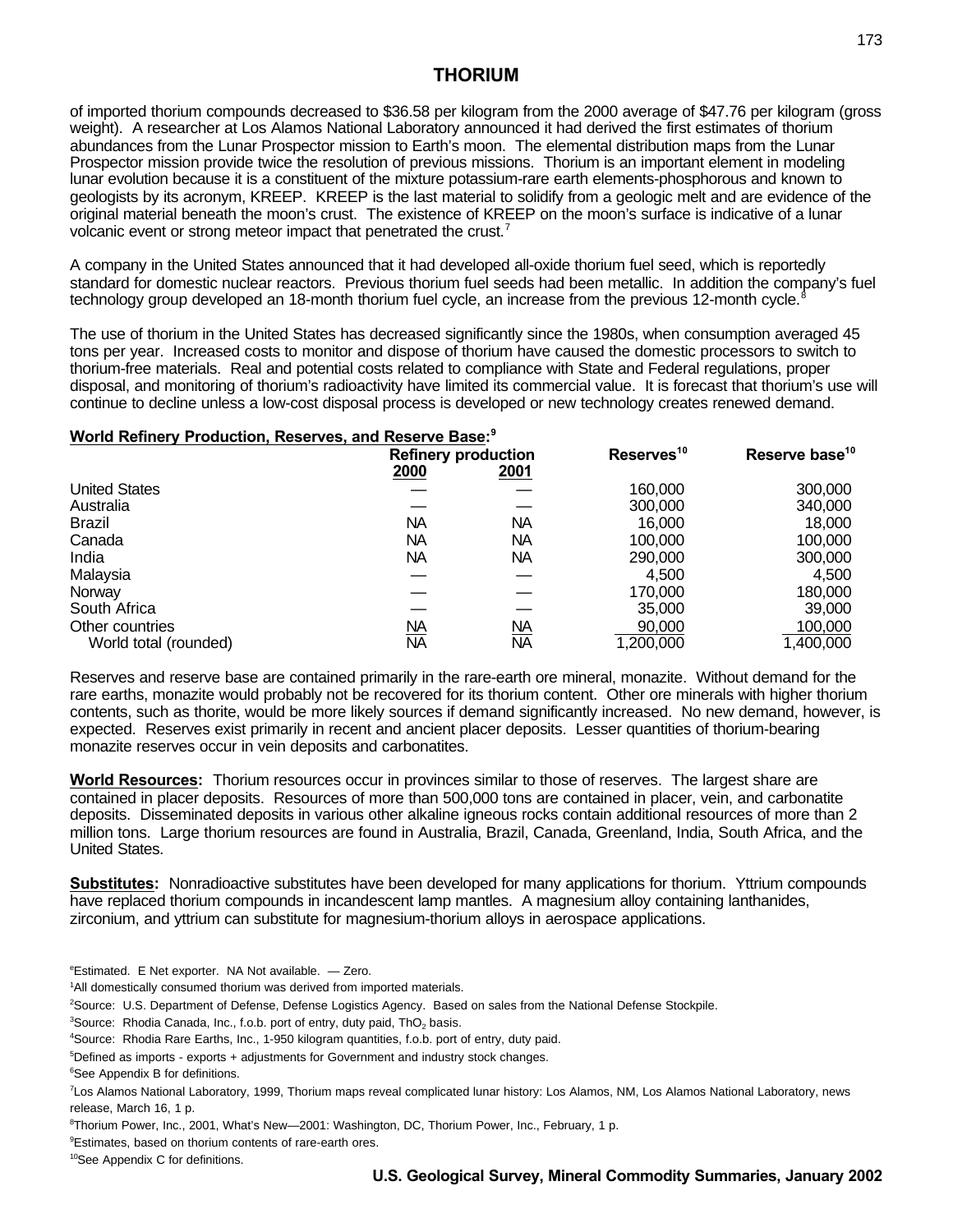(Data in metric tons of thorium oxide  $(ThO<sub>2</sub>)$  equivalent, unless otherwise noted)

**Domestic Production and Use:** The primary source of the world's thorium is the rare-earth and thorium phosphate mineral, monazite. Monazite was not recovered as a salable product during processing of heavy mineral sands in 1999. Past production had been as a byproduct during processing for titanium and zirconium minerals, and monazite was recovered for its rare-earth content. Essentially all thorium compounds and alloys consumed by the domestic industry were derived from imports, stocks of previously imported materials, or materials shipped from U.S. Government stockpiles. About eight companies processed or fabricated various forms of thorium for nonenergy uses, such as high-temperature ceramics, catalysts, and welding electrodes. The value of thorium metal, alloys, and compounds used by the domestic industry was estimated to be about \$400,000.

| <b>Salient Statistics-United States:</b>                              | 1995   | 1996   | 1997   | 1998   | 1999°     |
|-----------------------------------------------------------------------|--------|--------|--------|--------|-----------|
| Production, refinery <sup>1</sup>                                     |        |        |        |        |           |
| Imports for consumption:                                              |        |        |        |        |           |
| Thorium ore and concentrates (monazite), gross weight                 | 40     | 101    | 20     |        |           |
| Thorium ore and concentrates (monazite), ThO <sub>2</sub> content     | 2.80   | 7.07   | 1.40   |        |           |
| Thorium compounds (oxide, nitrate, etc.), gross weight                | 20.51  | 26.30  | 13.50  | 7.45   | 6.77      |
| Thorium compounds (oxide, nitrate, etc.), ThO <sub>2</sub> content    | 15.16  | 19.45  | 10.00  | 5.51   | 5.00      |
| Exports:                                                              |        |        |        |        |           |
| Thorium ore and concentrates (monazite), gross weight                 |        | 2      |        |        |           |
| Thorium ore and concentrates (monazite), ThO <sub>2</sub> content     |        | .14    |        |        |           |
| Thorium compounds (oxide, nitrate, etc.), gross weight                | .08    | .06    | .24    | 1.13   | 1.07      |
| Thorium compounds (oxide, nitrate, etc.), $ThO2$ content              | .06    | .04    | .18    | .84    | .79       |
| Shipments from Government stockpile excesses (ThNO <sub>3</sub> )     |        |        | .82    |        |           |
| Consumption: Reported, (ThO <sub>2</sub> content <sup>e</sup> )       | 5.4    | 4.9    | 13.0   | 7.0    | NA        |
| Apparent                                                              | NA     | NА     | 33.6   | 6.9    | 4.1       |
| Price, yearend, dollars per kilogram:                                 |        |        |        |        |           |
| Nitrate, welding-grade <sup>2</sup>                                   | 5.46   | 5.46   | 5.46   | 5.46   | 5.46      |
| Nitrate, mantle-grade <sup>3</sup>                                    | 23.30  | 14.32  | 27.00  | 27.00  | 27.00     |
| Oxide, yearend: 99.9% purity <sup>4</sup>                             | 88.50  | 88.50  | 82.50  | 82.50  | 82.50     |
| 99.99% purity <sup>4</sup>                                            | 107.25 | 107.25 | 107.25 | 107.25 | 107.25    |
| Stocks, industrial, yearend                                           | NA     | 35.2   | 12.8   | NA     | <b>NA</b> |
| Net import reliance <sup>5</sup> as a percent of apparent consumption | NA     | NА     | 100    | 100    | 100       |

### **Recycling:** None.

**Import Sources (1995-98):** Monazite: Australia, 75%; and France, 25%. Thorium compounds: France, 99.7%; and other, 0.3%.

| Tariff: | <b>Item</b>                              | Number       | <b>Normal Trade Relations</b><br>12/31/99 |
|---------|------------------------------------------|--------------|-------------------------------------------|
|         | Thorium ores and concentrates (monazite) | 2612.20.0000 | Free.                                     |
|         | Thorium compounds                        | 2844.30.1000 | 5.5% ad val.                              |

**Depletion Allowance:** Percentage method: Monazite, 23% on thorium content, 15% on rare-earth and yttrium content (Domestic); 14% (Foreign).

### **Government Stockpile:**

| Stockpile Status-9-30-99°      |                          |                        |                                   |                                 |                                    |
|--------------------------------|--------------------------|------------------------|-----------------------------------|---------------------------------|------------------------------------|
| <b>Material</b>                | Uncommitted<br>inventory | Committed<br>inventory | <b>Authorized</b><br>for disposal | Disposal plan<br><b>FY 1999</b> | <b>Disposals</b><br><b>FY 1999</b> |
| Thorium nitrate (gross weight) | 3.217                    |                        | 2.945                             | 454                             |                                    |

**Events, Trends, and Issues:** Domestic mine production of thorium-bearing monazite ceased at the end of 1994 as world demand for ores containing naturally occurring radioactive thorium declined. Imports and existing stocks supplied essentially all thorium consumed in the United States in 1999. Domestic demand for thorium ores, compounds, metals, and alloys has exhibited a long-term declining trend. Thorium consumption in the United States decreased in 1998 to 7.0 tons, however, most material was consumed in a nonrecurring application. Thorium consumption in 1999 is estimated to decrease. Based on data through July 1999, the average value of imported thorium compounds increased to \$53.15 per kilogram from the 1998 average of \$23.00 per kilogram (gross weight).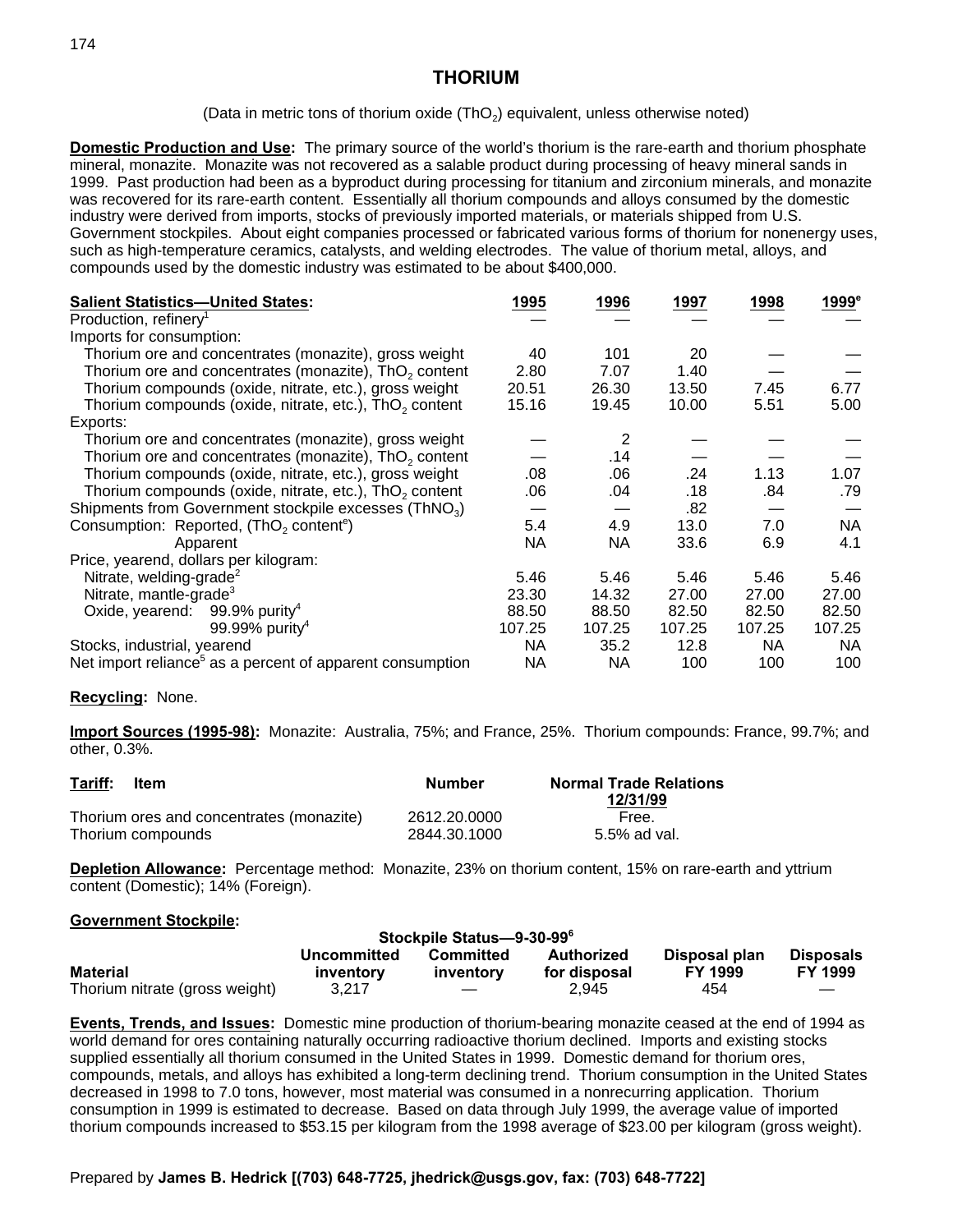A team of researchers from a university in Massachusetts, a U.S. Government research laboratory, a university in Israel, a nuclear research facility in Moscow, Russia, and a nuclear fuel manufacturer in Russia, have joined with a U.S. company in Washington, DC, to study the commercialization of nonproliferative thorium energy.<sup>7</sup> The researchers in Massachusetts will assess the application of "seed-blanket" thorium fuel to Light Water Reactors with regard to neutronics and fission control. A study of the toxicity of various nuclear fuels determined that after 100 to 200 years, thorium produces only one sixth of the actinide toxicity produced by other nuclear fuels, such as uranium.<sup>8</sup> The toxicity, measured in conjunction with the uranium used in the Th/U fuel cycle, still was reduced by a factor of 3 compared to the other actinides.

The use of thorium in the United States has decreased significantly since the 1980's, when consumption averaged 45 tons per year. Increased costs to monitor and dispose of thorium have caused the domestic processors to switch to thorium-free materials. Real and potential costs related to compliance with State and Federal regulations, proper disposal, and monitoring of thorium's radioactivity have limited its commercial value. It is forecast that thorium's use will continue to decline unless a low-cost disposal process is developed or new technology creates renewed demand.

### **World Refinery Production, Reserves, and Reserve Base:**

|                       | <b>Refinery production</b> |             | <b>Reserves</b> <sup>9</sup> | Reserve base <sup>9</sup> |
|-----------------------|----------------------------|-------------|------------------------------|---------------------------|
|                       | 1998                       | <u>1999</u> |                              |                           |
| <b>United States</b>  |                            |             | 160,000                      | 300,000                   |
| Australia             |                            |             | 300,000                      | 340,000                   |
| Brazil                | <b>NA</b>                  | <b>NA</b>   | 16,000                       | 18,000                    |
| Canada                | <b>NA</b>                  | ΝA          | 100.000                      | 100,000                   |
| India                 | <b>NA</b>                  | ΝA          | 290,000                      | 300,000                   |
| Malaysia              |                            |             | 4,500                        | 4,500                     |
| Norway                |                            |             | 170,000                      | 180,000                   |
| South Africa          | <b>NA</b>                  | <b>NA</b>   | 35,000                       | 39,000                    |
| Other countries       | <u>NA</u>                  | <u>NA</u>   | 90,000                       | 100,000                   |
| World total (rounded) | ΝA                         | <b>NA</b>   | 1,200,000                    | 1.400.000                 |

Reserves and reserve base are contained primarily in the rare-earth ore mineral, monazite. Without demand for the rare earths, monazite would probably not be recovered for its thorium content. Other ore minerals with higher thorium contents, such as thorite, would be more likely sources if demand significantly increased. No new demand, however, is expected. Reserves exist primarily in recent and ancient placer deposits. Lesser quantities of thorium-bearing monazite reserves occur in vein deposits and carbonatites.

**World Resources:** Thorium resources occur in provinces similar to those of reserves. The largest share are contained in placer deposits. Resources of more than 500,000 tons are contained in placer, vein, and carbonatite deposits. Disseminated deposits in various other alkaline igneous rocks contain additional resources of more than 2 million tons. Large thorium resources are found in Australia, Brazil, Canada, Greenland, India, South Africa, and the United States.

**Substitutes:** Nonradioactive substitutes have been developed for many applications for thorium. Yttrium compounds have replaced thorium compounds in incandescent lamp mantles. A magnesium alloy containing lanthanides, zirconium, and yttrium can substitute for magnesium-thorium alloys in aerospace applications.

<sup>e</sup>Estimated. NA Not available.

- <sup>1</sup>All domestically consumed thorium was derived from imported materials.
- <sup>2</sup>Source: U.S. Department of Defense, Defense Logistics Agency. Based on sales from the National Defense Stockpile.
- ${}^{3}$ Source: Rhodia Canada, Inc., f.o.b. port of entry, duty paid, ThO<sub>2</sub> basis.
- <sup>4</sup>Source: Rhodia Rare Earths, Inc., 1-950 kilogram quantities, f.o.b. port of entry, duty paid.
- $5$ Defined as imports exports + adjustments for Government and industry stock changes.

<sup>7</sup>Radkowsky Thorium Power Corporation news release, 1999, MIT joins Radkowsky thorium fuel team—findings to be presented at Global 99 International Conference on Future Nuclear Systems: RTPC news, Washington, D.C., July 8, 2 p.

<sup>8</sup>Radkowsky Thorium Power Corporation news release, 1999, Environmental advantages achieved in reduced toxicity of new thorium fuel: RTPC news, Washington, D.C., August 2, 2 p.

<sup>9</sup>See Appendix C for definitions.

<sup>&</sup>lt;sup>6</sup>See Appendix B for definitions.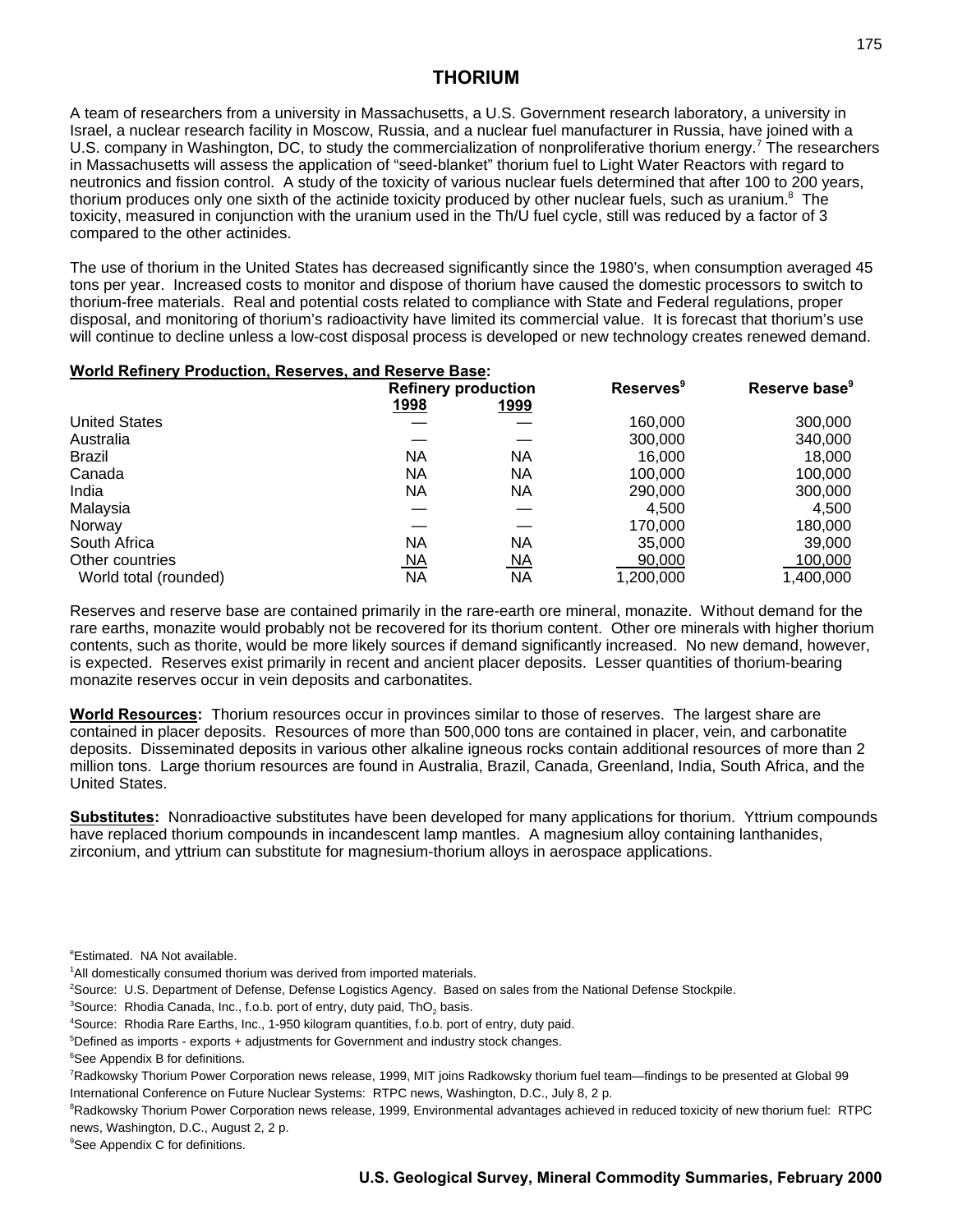(Data in metric tons of thorium oxide  $(ThO<sub>2</sub>)$  equivalent, unless otherwise noted)

**Domestic Production and Use:** The primary source of the world's thorium is the rare-earth and thorium phosphate mineral, monazite. Monazite was not recovered as a salable product during processing of heavy mineral sands in 1998. Past production had been as a byproduct during processing for titanium and zirconium minerals and monazite was recovered for its rare-earth content. Essentially all thorium compounds and alloys consumed by the domestic industry were derived from imports, stocks of previously imported materials, or materials shipped from U.S. Government stockpiles. About eight companies processed or fabricated various forms of thorium for nonenergy uses, such as hightemperature ceramics, catalysts, and welding electrodes. The value of thorium metal, alloys, and compounds used by the domestic industry was estimated to be about \$600,000.

| <b>Salient Statistics-United States:</b>                          |                                                                       | <u>1994</u> | <u>1995</u> | <u> 1996</u> | <u>1997</u> | 1998 <sup>e</sup> |
|-------------------------------------------------------------------|-----------------------------------------------------------------------|-------------|-------------|--------------|-------------|-------------------|
| Production, refinery <sup>1</sup>                                 |                                                                       |             |             |              |             |                   |
| Imports for consumption:                                          |                                                                       |             |             |              |             |                   |
|                                                                   | Thorium ore and concentrates (monazite), gross weight                 |             | 40          | 101          | 20          |                   |
|                                                                   | Thorium ore and concentrates (monazite), ThO <sub>2</sub> content     |             | 2.80        | 7.07         | 1.40        |                   |
|                                                                   | Thorium compounds (oxide, nitrate, etc.), gross weight                | 3.12        | 20.51       | 26.30        | 13.50       | 10.50             |
|                                                                   | Thorium compounds (oxide, nitrate, etc), $ThO2$ content               | 2.31        | 15.16       | 19.45        | 10.00       | 7.77              |
| Exports:                                                          |                                                                       |             |             |              |             |                   |
|                                                                   | Thorium ore and concentrates (monazite), gross weight                 | 33          |             | 2            |             |                   |
|                                                                   | Thorium ore and concentrates (monazite), ThO <sub>2</sub> content     | 2.31        |             | .14          |             |                   |
|                                                                   | Thorium compounds (oxide, nitrate, etc.), gross weight                | .01         | .08         | .06          | .24         | 1.15              |
|                                                                   | Thorium compounds (oxide, nitrate, etc.), $ThO2$ content              | .01         | .06         | .04          | .18         | .85               |
| Shipments from Government stockpile excesses (ThNO <sub>3</sub> ) |                                                                       |             |             |              | .82         |                   |
|                                                                   | Consumption: Reported, (ThO <sub>2</sub> content <sup>e</sup> )       | 3.6         | 5.4         | 4.9          | 13.0        | 5.0               |
|                                                                   | Apparent                                                              | <b>NA</b>   | NA.         | NA           | 33.6        | 6.9               |
| Price, yearend, dollars per kilogram:                             |                                                                       |             |             |              |             |                   |
| Nitrate, welding-grade <sup>2</sup>                               |                                                                       | 5.46        | 5.46        | 5.46         | 5.46        | 5.46              |
| Nitrate, mantle-grade <sup>3</sup>                                |                                                                       | 23.30       | 23.30       | 14.32        | 27.00       | 27.00             |
| Oxide, yearend: $99.0\%$ purity <sup>4</sup>                      |                                                                       | 63.80       | <b>NA</b>   | 64.45        | 65.55       | 65.55             |
|                                                                   | 99.9% purity <sup>4</sup>                                             | <b>NA</b>   | 88.50       | 90.00        | 90.00       | 90.00             |
|                                                                   | 99.99% purity <sup>4</sup>                                            | 107.25      | 107.25      | 107.25       | 107.25      | 107.25            |
| Stocks, industrial, yearend                                       |                                                                       | NA.         | NA.         | 35.2         | 12.8        | <b>NA</b>         |
|                                                                   | Net import reliance <sup>5</sup> as a percent of apparent consumption | NA          | NA          | NA           | 100         | 100               |

### **Recycling:** None.

**Import Sources (1994-97):** Monazite: Australia, 50%; and France, 50%. Thorium compounds: France, 99%; and other, 1%.

| Tariff:                                  | <b>Number</b> | <b>Normal Trade Relations (NTR)</b> | Non-NTR <sup>®</sup> |
|------------------------------------------|---------------|-------------------------------------|----------------------|
| ltem                                     |               | 12/31/98                            | 12/31/98             |
| Thorium ores and concentrates (monazite) | 2612.20.0000  | Free                                | Free.                |
| Thorium compounds                        | 2844.30.1000  | $6.0\%$ ad val.                     | 35% ad val.          |

**Depletion Allowance:** Percentage method: Monazite, 22% on thorium content, 14% on rare-earth and yttrium content (Domestic); 14% (Foreign).

#### **Government Stockpile:**

| Stockpile Status-9-30-987            |             |           |              |                |                  |
|--------------------------------------|-------------|-----------|--------------|----------------|------------------|
|                                      | Uncommitted | Committed | Authorized   | Disposal plan  | <b>Disposals</b> |
| <b>Material</b>                      | inventory   | inventory | for disposal | <b>FY 1998</b> | <b>FY 1998</b>   |
| Thorium nitrate (gross weight) 3,217 |             |           | 2.945        | 454            |                  |

**Events, Trends, and Issues:** Domestic mine production of thorium-bearing monazite ceased at the end of 1994 as world demand for ores containing naturally occurring radioactive thorium declined. Imports and existing stocks supplied essentially all thorium consumed in the United States in 1998. Domestic demand for thorium ores, compounds, metals, and alloys has exhibited a long term declining trend. Thorium consumption in the United States increased in 1997 to 13.0 tons, however, most material was consumed in a nonrecurring application. Thorium consumption in 1998 is estimated to decrease. Based on data through July 1998, the average value of imported thorium compounds decreased to \$23.00 per kilogram from the 1997 average of \$42.46 per kilogram (gross weight).

### Prepared by **James B. Hedrick [(703) 648-7725, jhedrick@usgs.gov, fax: (703) 648-7722]**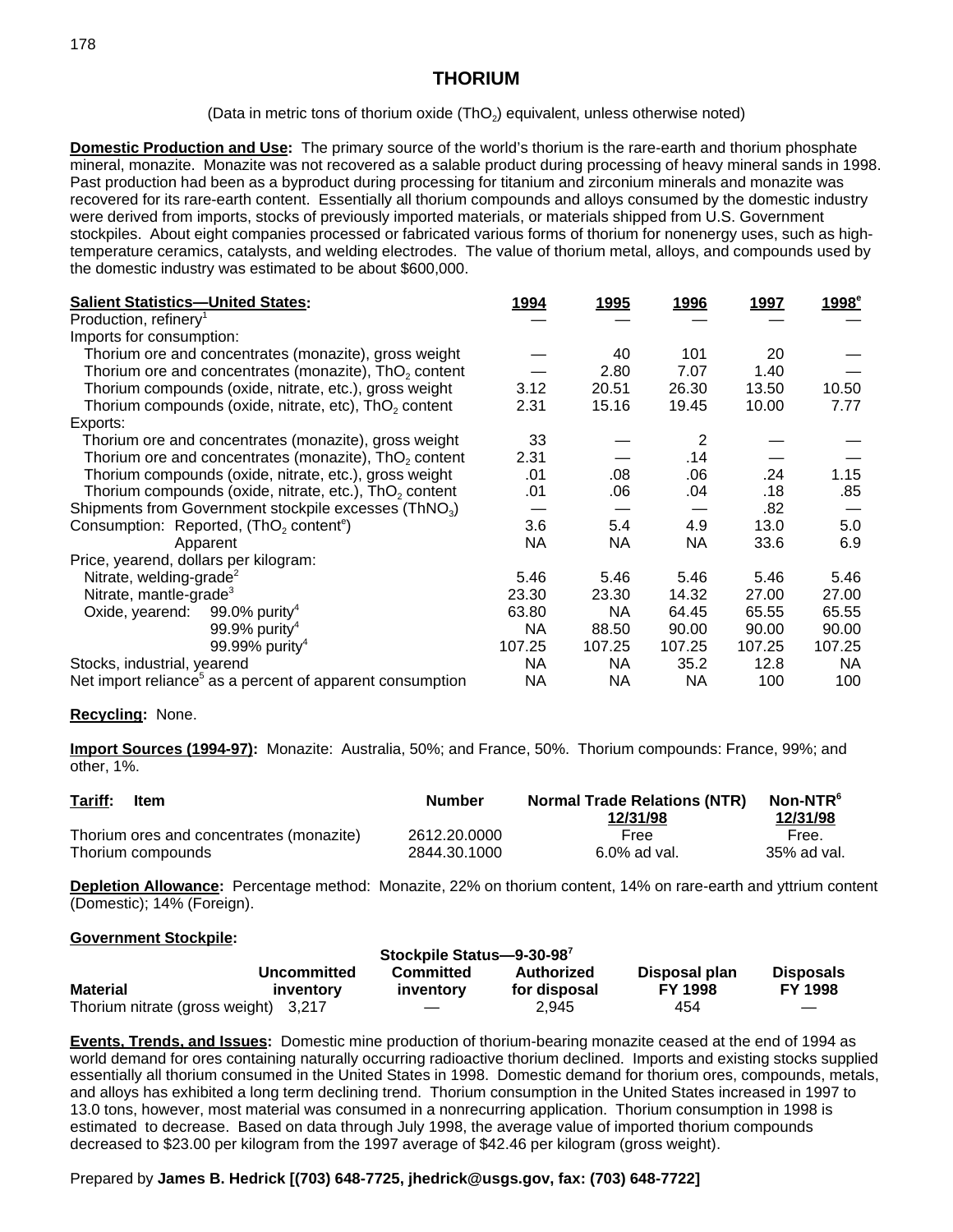A theory developed by Italian physicist and past director of the European Laboratory for Particle Physics (CERN) to create a fuel cycle using subatomic particles and thorium gained support in Europe. The theory advanced that thorium should produce 140 times more energy than uranium using accelerated subatomic particles. The process would involve accelerating the subatomic particles to speeds of several million kilometers per hour in particle accelerators and then firing them at thorium.<sup>8</sup> Fission would occur based on a nuclear cascade generated by the particle accelerator instead of the conventional chain reaction generated from the neutron bombardment from uranium or plutonium fuel. Several European industrial companies were reportedly preparing to fund a prototype of the energy amplifier needed to demonstrate the process.<sup>9</sup>

The use of thorium in the United States has decreased significantly since the 1980's, when consumption averaged 45 tons per year. Increased costs to monitor and dispose of thorium have caused the domestic processors to switch to thorium-free materials. Real and potential costs related to compliance with State and Federal regulations, proper disposal, and monitoring of thorium's radioactivity have limited thorium's commercial value. It is forecast that thorium's use will continue to decline unless a low-cost disposal process is developed or new technology creates renewed demand.

## **World Refinery Production, Reserves, and Reserve Base:**

|                       | <b>Refinery production</b> |             | Reserves <sup>10</sup> | Reserve base <sup>10</sup> |  |
|-----------------------|----------------------------|-------------|------------------------|----------------------------|--|
|                       | <u> 1997</u>               | <u>1998</u> |                        |                            |  |
| <b>United States</b>  |                            |             | 160,000                | 300,000                    |  |
| Australia             |                            |             | 300,000                | 340,000                    |  |
| Brazil                | NA                         | ΝA          | 16,000                 | 18,000                     |  |
| Canada                | <b>NA</b>                  | ΝA          | 100,000                | 100,000                    |  |
| India                 | <b>NA</b>                  | ΝA          | 290,000                | 300,000                    |  |
| Malaysia              |                            |             | 4,500                  | 4.500                      |  |
| Norway                |                            |             | 170,000                | 180,000                    |  |
| South Africa          | <b>NA</b>                  | NA          | 35,000                 | 39,000                     |  |
| Other countries       | <u>NA</u>                  | <u>NA</u>   | 90,000                 | 100,000                    |  |
| World total (rounded) | <b>NA</b>                  | <b>NA</b>   | 1,200,000              | 1.400.000                  |  |

Reserves and reserve base are contained primarily in the rare-earth ore mineral, monazite. Without demand for the rare earths, monazite would probably not be recovered for its thorium content. Other ore minerals with higher thorium contents, such as thorite, would be more likely sources if demand significantly increased. No new demand, however, is expected. Reserves exist primarily in recent and ancient placer deposits. Lesser quantities of thorium-bearing monazite reserves occur in vein deposits and carbonatites.

**World Resources:** Thorium resources occur in provinces similar to those of reserves. The largest share are contained in placer deposits. Resources of more than 500,000 tons are contained in placer, vein, and carbonatite deposits. Disseminated deposits in various other alkaline igneous rocks contain additional resources of more than 2 million tons. Large thorium resources are found in Australia, Brazil, Canada, Greenland, India, South Africa, and the United States.

**Substitutes:** Nonradioactive substitutes have been developed for many applications for thorium. Yttrium compounds have replaced thorium compounds in incandescent lamp mantles. A magnesium alloy containing lanthanides, zirconium, and yttrium can substitute for magnesium-thorium alloys in aerospace applications.

<sup>e</sup>Estimated. NA Not available.

- <sup>1</sup>All domestically consumed thorium was derived from imported materials.
- <sup>2</sup>Source: U.S. Department of Defense, Defense Logistics Agency. Based on sales from the National Defense Stockpile.
- $^3$ Source: Rhône-Poulenc Basic Chemical Co., f.o.b. port of entry, duty paid, ThO<sub>2</sub> basis. Rhône-Poulenc Basic Chemicals Co., Shelton, CT, 1994-98.
- <sup>4</sup>Source: Rhône-Poulenc Basic Chemicals Co., f.o.b. port of entry, duty paid.
- $5$ Defined as imports exports + adjustments for Government and industry stock changes.

<sup>6</sup>See Appendix B.

<sup>7</sup>See Appendix C for definitions.

<sup>10</sup>See Appendix D for definitions.

 $8$ The Washington Post, Reuters, 1993, In theory, a new route to nuclear energy: November 24, p. A18.

<sup>&</sup>lt;sup>9</sup> Sacks, Tony, 1997, Nuclear nirvana?: Electrical Review, v. 230 no. 12, June 10, p. 24-26.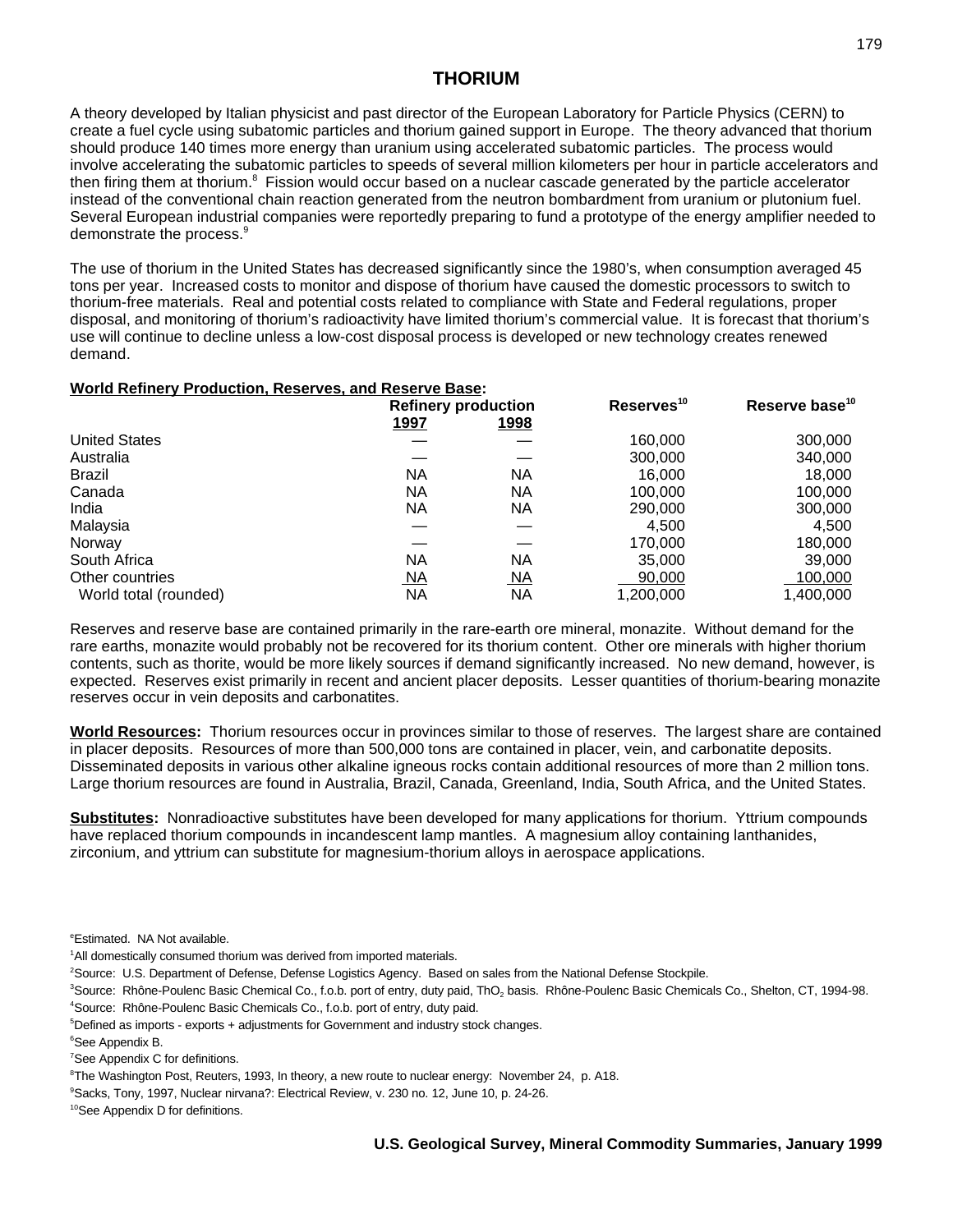(Data in metric tons of thorium oxide  $(ThO<sub>2</sub>)$  equivalent, unless otherwise noted)

**Domestic Production and Use:** Monazite, a rare-earth and thorium phosphate mineral, is the primary source of the world's thorium. It was not mined domestically in 1997. Past production had been as a byproduct during processing for titanium and zirconium minerals and monazite was recovered for its rare-earth content. Essentially all thorium compounds and alloys consumed by the domestic industry were derived from imports, stocks of previously imported materials, or materials shipped from U.S. Government stockpiles. About eight companies processed or fabricated various forms of thorium for nonenergy uses, such as ceramics, magnesium-thorium alloys, and welding electrodes. The value of thorium metal, alloys, and compounds used by the domestic industry was estimated to be about \$1 million.

| <b>Salient Statistics-United States:</b>          | 1993     | 1994      | 1995   | 1996      | $1997^e$ |
|---------------------------------------------------|----------|-----------|--------|-----------|----------|
| Production, refinery <sup>1</sup>                 |          |           |        |           |          |
| Imports: Thorium ore and concentrates (monazite), |          |           |        |           |          |
| gross weight                                      |          |           | 40     | 101       | 5        |
| Compounds                                         | 18       | 3         | 20     | 26        | 12       |
| Exports: Thorium ore and concentrates (monazite), |          |           |        |           |          |
| gross weight                                      |          | 33        |        |           |          |
| Compounds                                         | $(^{2})$ | $(^{2})$  | (2)    | $(^{2})$  | $(^{2})$ |
| Shipments from Government stockpile               |          |           |        |           |          |
| excesses (thorium nitrate)                        |          |           |        |           | 0.9      |
| Consumption, reported <sup>e</sup>                | 8.3      | 3.6       | 5.4    | 4.9       | NA       |
| Price, yearend, dollars per kilogram:             |          |           |        |           |          |
| Nitrate, welding-grade <sup>3</sup>               | 5.46     | 5.46      | 5.46   | 5.46      | 5.46     |
| Nitrate, mantle-grade <sup>4</sup>                | 22.25    | 23.30     | 23.30  | 14.32     | 27.00    |
| Oxide, yearend: 99.0% purity <sup>5</sup>         | 65.00    | 63.80     | NA     | 64.45     | 65.55    |
| 99.9% purity <sup>5</sup>                         | NА       | <b>NA</b> | 88.50  | 90.00     | 90.00    |
| 99.99% purity                                     | 107.00   | 107.25    | 107.25 | 107.25    | 107.25   |
| Stocks, industrial, yearend                       | NA.      | NA        | NA.    | NA.       | NA.      |
| Employment, mine                                  |          |           |        |           |          |
| Net import reliance <sup>6</sup> as a percent of  |          |           |        |           |          |
| apparent consumption                              | ΝA       | <b>NA</b> | ΝA     | <b>NA</b> | ΝA       |

### **Recycling:** None.

**Import Sources (1993-96):** Monazite: Australia, 80%, and France, 20%. Thorium compounds: France, 100%.

| Tariff:<br>Item               | <b>Number</b> | <b>Most favored nation (MFN)</b><br>12/31/97 | $\textsf{Non-MFN}^7$<br>12/31/97 |  |
|-------------------------------|---------------|----------------------------------------------|----------------------------------|--|
| Thorium ores and concentrates |               |                                              |                                  |  |
| (monazite)                    | 2612.20.0000  | Free                                         | Free.                            |  |
| Thorium compounds             | 2844.30.1000  | 6.4% ad val.                                 | 35% ad val.                      |  |

**Depletion Allowance:** Percentage method: Monazite, 22% on thorium content, 14% on rare-earth and yttrium content (Domestic); 14% (Foreign).

#### **Government Stockpile:**

#### **Stockpile Status—9-30-97<sup>8</sup>**

|                 | Uncommitted | Committed                | Authorized   | Disposal plan  | <b>Disposals</b> |
|-----------------|-------------|--------------------------|--------------|----------------|------------------|
| <b>Material</b> | inventory   | inventory                | for disposal | <b>FY 1997</b> | <b>FY 1997</b>   |
| Thorium nitrate | 3.218       | $\overline{\phantom{a}}$ | 2.969        |                |                  |

**Events, Trends, and Issues:** Domestic mine production of thorium-bearing monazite ceased at the end of 1994 as world demand for thorium-bearing ores declined. Imports and existing stocks supplied essentially all thorium consumed in the United States in 1997. Imports of thorium compounds decreased from the previous year. Overall, domestic demand for thorium metal, alloys, and compounds continues to decline. Thorium consumption in the United States declined in 1996 and remained small at 4.9 tons. Worldwide demand for thorium remained low.

Based on data through July 1997, the average value of thorium compounds was \$25.77 per kilogram gross weight. A

#### Prepared by **James B. Hedrick, (703) 648-7725 [Fax: (703) 648-7722].**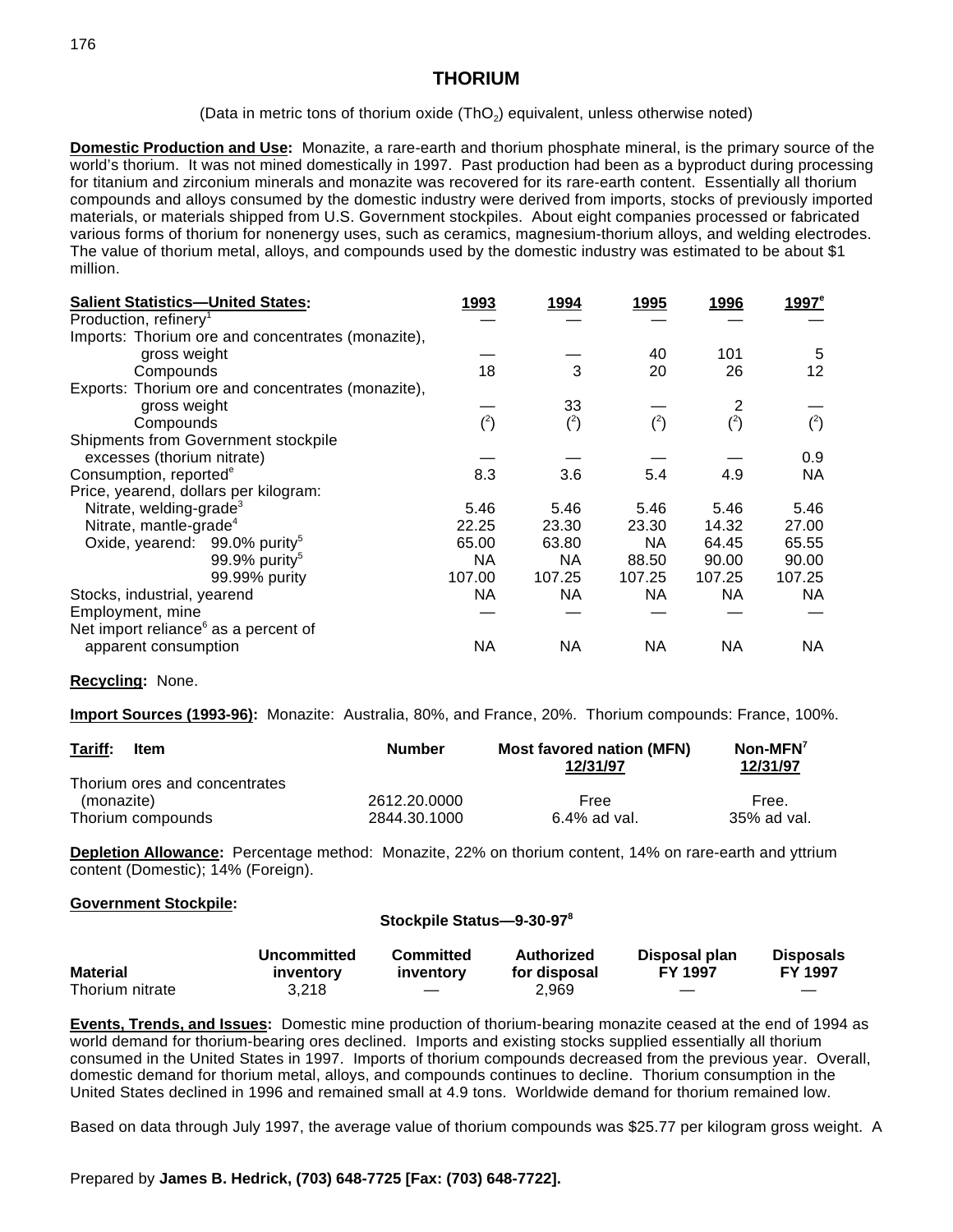theory developed by Italian physicist and past director of the European Laboratory for Particle Physics (CERN) to create a fuel cycle using subatomic particles and thorium gained support in Europe. The theory advanced that thorium should produce 140 times more energy than uranium using accelerated subatomic particles. The process would involve accelerating the subatomic particles to speeds of several million kilometers per hour in particle accelerators and then firing them at thorium.<sup>9</sup> Fission would occur based on a nuclear cascade generated by the particle accelerator instead of the conventional chain reaction generated from the neutron bombardment from uranium or plutonium fuel. The process reportedly creates much less hazardous waste than uranium fuels and would generate energy equivalent to 3 million tons of crude oil per ton of thorium fuel. Several European industrial companies were reportedly preparing to fund a prototype of the energy amplifier needed to demonstrate the process.<sup>10</sup>

The use of thorium in the United States has decreased significantly since 1990. Increased costs to monitor and dispose of thorium have caused the domestic processors to switch to thorium-free materials.

Real and potential costs related to compliance with State and Federal regulations, proper disposal, and monitoring of thorium's radioactivity have limited thorium's commercial value. It is forecast that thorium's use will continue to decline unless a low-cost disposal process is developed or new technology creates renewed demand.

### **World Refinery Production, Reserves, and Reserve Base:**

|                       | <b>Refinery production</b> |             | Reserves <sup>11</sup> | Reserve base <sup>11</sup> |  |
|-----------------------|----------------------------|-------------|------------------------|----------------------------|--|
|                       | <u>1996</u>                | <u>1997</u> |                        |                            |  |
| <b>United States</b>  |                            |             | 160,000                | 300,000                    |  |
| Australia             |                            |             | 300,000                | 340,000                    |  |
| Brazil                | <b>NA</b>                  | NA          | 16.000                 | 18,000                     |  |
| Canada                | ΝA                         | NA          | 100,000                | 100,000                    |  |
| India                 | ΝA                         | NA          | 290,000                | 300,000                    |  |
| Malaysia              |                            |             | 4,500                  | 4,500                      |  |
| Norway                |                            |             | 170,000                | 180,000                    |  |
| South Africa          | ΝA                         | NA          | 35,000                 | 39,000                     |  |
| Other countries       | <u>NA</u>                  | <u>NA</u>   | 90,000                 | 100,000                    |  |
| World total (rounded) | ΝA                         | <b>NA</b>   | 1,200,000              | 1,400,000                  |  |

Reserves and reserve base are contained primarily in the rare-earth ore mineral, monazite. Without demand for the rare earths, monazite would probably not be recovered for its thorium content. Other ore minerals with higher thorium contents, such as thorite, would be more likely sources if demand significantly increased. No new demand, however, is expected. Reserves exist primarily in recent and ancient placer deposits. Lesser quantities of thoriumbearing monazite reserves occur in vein deposits and carbonatites.

**World Resources:** Thorium resources occur in provinces similar to those of reserves. The largest share are contained in placer deposits. Resources of more than 500,000 tons are contained in placer, vein, and carbonatite deposits. Disseminated deposits in various other alkaline igneous rocks contain additional resources of more than 2 million tons. Large thorium resources are found in Australia, Brazil, Canada, Greenland, India, South Africa, and the United States.

**Substitutes:** Nonradioactive substitutes have been developed for many applications for thorium. Yttrium compounds have replaced thorium compounds in incandescent lamp mantles. A magnesium alloy containing lanthanides, zirconium, and yttrium can substitute for magnesium-thorium alloys in aerospace applications.

<sup>e</sup>Estimated. NA Not available.

<sup>1</sup>All domestically consumed thorium was derived from imported materials.

 $2$ Less than  $\frac{1}{2}$  unit.

<sup>3</sup>Source: U.S. Department of Defense, Defense Logistics Agency. Based on sales from the National Defense Stockpile.

 $^4$ Source: Rhône-Poulenc Basic Chemicals Co., f.o.b. port of entry, duty paid, ThO<sub>2</sub> basis, f.o.b. Ontario, Canada, duty unpaid, 1993. Rhône-Poulenc Basic Chemicals Co., Shelton, CT, 1994-97.

<sup>5</sup> Source: Rhône-Poulenc Basic Chemicals Co., f.o.b. port of entry, duty paid.

 $6$ Defined as imports - exports + adjustments for Government and industry stock changes.

<sup>7</sup>See Appendix B.

<sup>8</sup>See Appendix C for definitions.

<sup>9</sup>The Washington Post, Reuters, 1993, In theory, a new route to nuclear energy: November 24, p. A18.

<sup>10</sup> Sacks, Tony, 1997, Nuclear nirvana?: Electrical Review, v. 230, no. 12, June 10, p. 24-26.

 $11$ See Appendix D for definitions.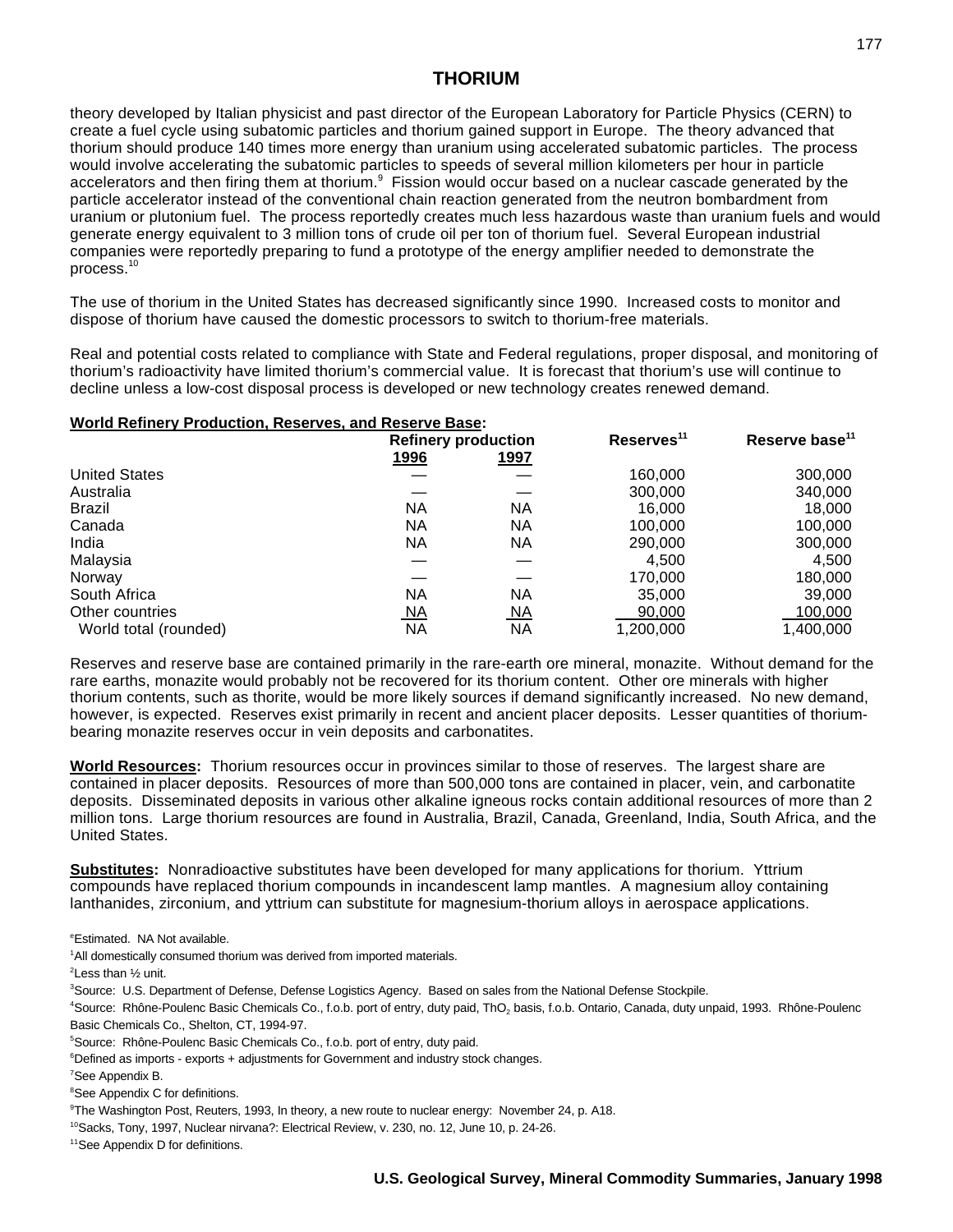(Data in metric tons of thorium oxide  $(ThO<sub>2</sub>)$  equivalent, unless otherwise noted)

**Domestic Production and Use:** Monazite, a rare-earth and thorium phosphate mineral, is the primary source of the world's thorium. It was not mined domestically in 1996. In prior years, monazite had been recovered by dredging methods by a company at Green Cove Springs, FL. Production had been as a byproduct during processing for titanium and zirconium minerals and monazite was recovered for its rare-earth content. Essentially all thorium compounds and alloys consumed by the domestic industry were derived from imports, stocks of previously imported materials, or materials shipped from U.S. Government stockpiles. About eight companies processed or fabricated various forms of thorium for nonenergy uses, such as ceramics, carbon arc lamps, magnesium-thorium alloys, and welding electrodes. The value of thorium metal, alloys, and compounds used by the domestic industry was estimated to be about \$1 million.

| <b>Salient Statistics-United States:</b>          | 1992     | 1993     | 1994      | 1995      | 1996 <sup>e</sup> |
|---------------------------------------------------|----------|----------|-----------|-----------|-------------------|
| Production, refinery <sup>1</sup>                 |          |          |           |           |                   |
| Imports: Thorium ore and concentrates (monazite), |          |          |           |           |                   |
| gross weight                                      |          |          |           | 40        | 12                |
| Compounds                                         | 14       | 18       | 3         | 20        | 29                |
| Exports: Thorium ore and concentrates (monazite), |          |          |           |           |                   |
| gross weight                                      | 5        |          | 33        |           |                   |
| Compounds                                         | $(^{2})$ | $(^{2})$ | $(^{2})$  |           | $\binom{2}{ }$    |
| Shipments from Government stockpile               |          |          |           |           |                   |
| excesses                                          |          |          |           |           |                   |
| Consumption, reported <sup>e</sup>                | 40       | 13       | 17.3      | 18.1      | <b>NA</b>         |
| Price, yearend, dollars per kilogram:             |          |          |           |           |                   |
| Nitrate, welding-grade <sup>3</sup>               | 5.46     | 5.46     | 5.46      | 5.46      | 5.46              |
| Nitrate, mantle-grade <sup>4</sup>                | 21.36    | 22.25    | 23.30     | 23.30     | 23.30             |
| Oxide, yearend: 99.0% purity <sup>5</sup>         | 63.80    | 65.00    | 63.80     | <b>NA</b> | <b>NA</b>         |
| 99.9% purity <sup>5</sup>                         | NA.      | NA       | <b>NA</b> | 88.50     | 90.00             |
| 99.99% purity                                     | 107.00   | 107.00   | 107.25    | 107.25    | 107.25            |
| Stocks, industrial, yearend                       | NA.      | NA.      | <b>NA</b> | <b>NA</b> | NA.               |
| Employment, mine                                  |          |          |           |           |                   |
| Net import reliance <sup>6</sup> as a percent of  |          |          |           |           |                   |
| apparent consumption                              | 100      | 100      | 100       | 100       | 100               |

#### **Recycling:** None.

**Import Sources (1992-95):** Monazite: Australia, 89%; and Malaysia, 11%. Thorium compounds: France, 99%; and Canada, Switzerland, and United Kingdom, 1%.

| Tariff:<br>Item               | <b>Number</b> | <b>Most favored nation (MFN)</b><br>12/31/96 | $\mathsf{Non-MFN}'$<br>12/31/96 |  |
|-------------------------------|---------------|----------------------------------------------|---------------------------------|--|
| Thorium ores and concentrates |               |                                              |                                 |  |
| (monazite)                    | 2612.20.0000  | Free                                         | Free.                           |  |
| Thorium compounds             | 2844.30.1000  | 6.9% ad val.                                 | 35% ad val.                     |  |

**Depletion Allowance:** Percentage method: Monazite, 22% on thorium content, 14% on rare-earth and yttrium content (Domestic); 14% (Foreign).

### **Government Stockpile:**

| Stockpile Status-9-30-96                     |                                 |                               |                            |                                   |
|----------------------------------------------|---------------------------------|-------------------------------|----------------------------|-----------------------------------|
| <b>Material</b>                              | <b>Uncommitted</b><br>inventory | <b>Committed</b><br>inventory | Authorized<br>for disposal | <b>Disposals</b><br>Jan.-Sept. 96 |
| Thorium nitrate<br>(thorium oxide equivalent | 3.219                           |                               | 2.969                      |                                   |
| in thorium nitrate)                          | 1.539                           |                               | 1.420                      |                                   |